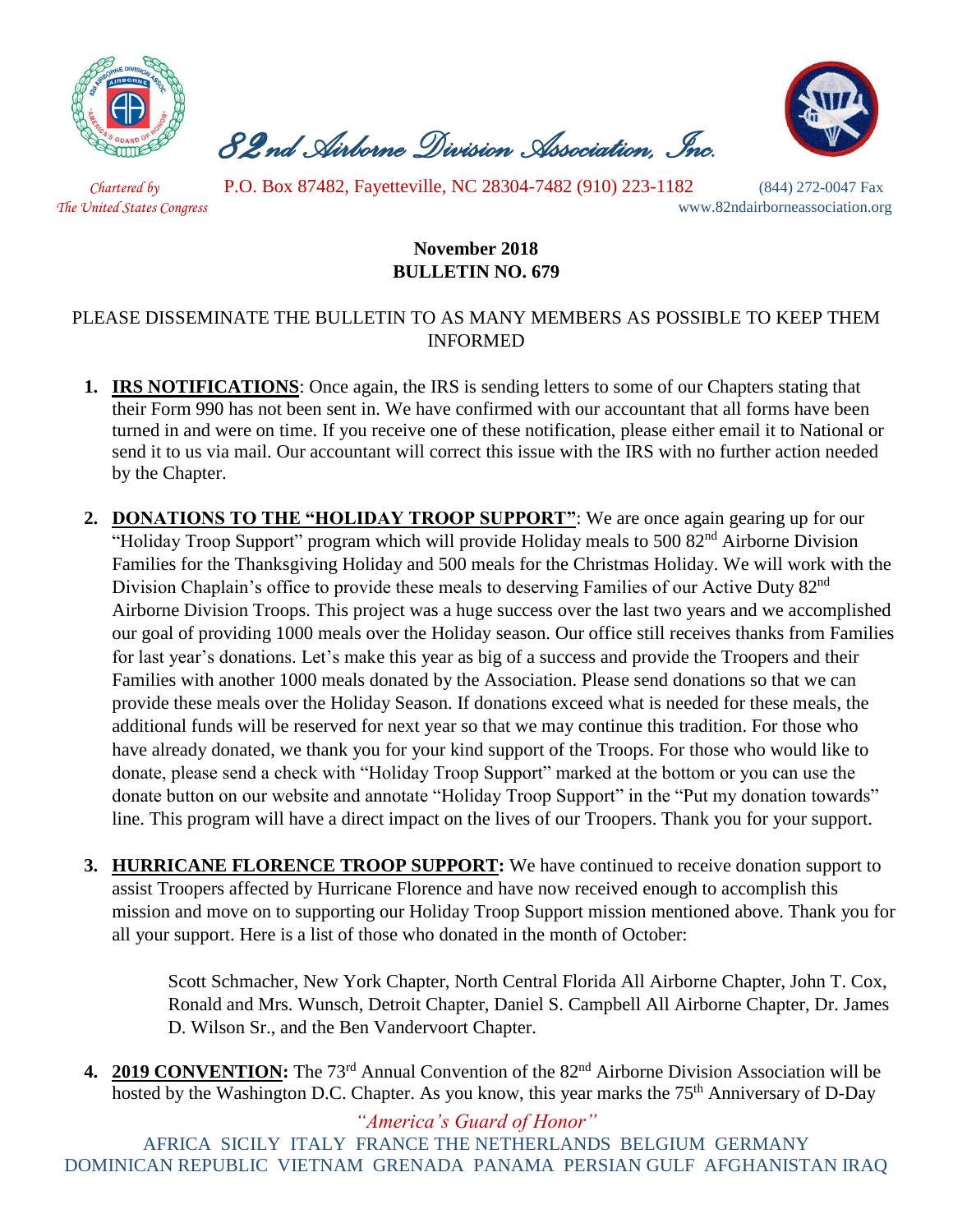



and Operation Market Garden. In honor of these Anniversaries, the Association will be tailoring our events to recognize our WW II Veterans and their contributions to our Nation and our Association. We will begin our 73<sup>rd</sup> Annual Convention at the WW II Memorial in Washington D.C., and events at Arlington National Cemetery. The week will also include several tours of the D.C. area, as well as our Memorial and Banquet dinners with special guests of the Association. To accommodate all the planned events, transportation, and location, this year's Convention fee will be \$150 per person, but will be worth every penny. Our D.C. Chapter has already gone to great efforts to ensure this year's Convention is an outstanding event and that it will be like no other Convention the Association has ever had. Join us in Washington D.C. for this once in a lifetime event. We are hosting our Convention at the Sheraton Pentagon City, 900 S ORME ST, ARLINGTON, VA 22204. For reservations, call directly to the hotel at (703)521-1900 and specify that you are with the 82<sup>nd</sup> Airborne Division Association. There will be a web link set up soon, but for now only calling in is available. The room rate is \$119 + tax and fees, for registered Convention Members. The flier and Hotel reservation information is available on our website under "Events". The Association does have rooms reserved, but book early because rooms will go fast and we don't want you to miss out on this event.

- **5. ALL AMERICAN WEEK (AAW) 2019:** 2019 will celebrate the 75<sup>th</sup> Anniversary of D-Day, and Market Garden. Registration for AAW 2019 is open. The registration and flyer are published in the Paraglide and are available at our website under "Events". **Our POC again will be Monica Wells at (910) 853-7624. The room rate is \$74+ tax for regular room and \$78+ tax for a king room. The Association code to reserve rooms is AAW for Moon Hall and AAA for Hardy Hall. Remember**, i**f you do not use the POC and reference the Association room code, you may be told that there are no rooms available or given a different price.** Registration for AAW 2019 is on our website and can be paid for on-line, or can be done by write in application which will be located at the same link. The cost this year will be \$110.
- **6. WELCOME TO OUR NEW NATIONAL OFFICE EMPLOYEES:** Our office has had some turn over in the past few months and we now have a new Executive Secretary, and Administrative Assistant. Please read the following as they introduce themselves.

Executive Secretary: My name is Edie Noble. I have been married to the military for 12 years now and it is such a privilege to have been hired to work at the National Headquarters as the Executive Secretary. I am not new to managing multiple things as I have 7 children ranging from 14 years old down to 2 years old. You can always reach me via email at: [execsec@82ndairborneassociation.org](file:///C:/Users/lbauer626/Downloads/execsec@82ndairborneassociation.org) or by calling our office. My goal is to make this transition as seamless as possible and if you need anything, don't hesitate to ask. I will do my best to serve our members and director to the best of my ability. I hope to meet many of you at future events! Thank you for the notes of encouragement I have already received. Such a warm welcome!

Administrative Assistant: Hello, my name is Amy Huffman and I am the new Administrative Assistant. Most of the time when you call in, it is me that you will be speaking with first. Many of you may remember Lory Johnston, I have taken over her duties and more. I am the mother of four children and have been around the Fort Bragg community for over 14 years. My background includes vast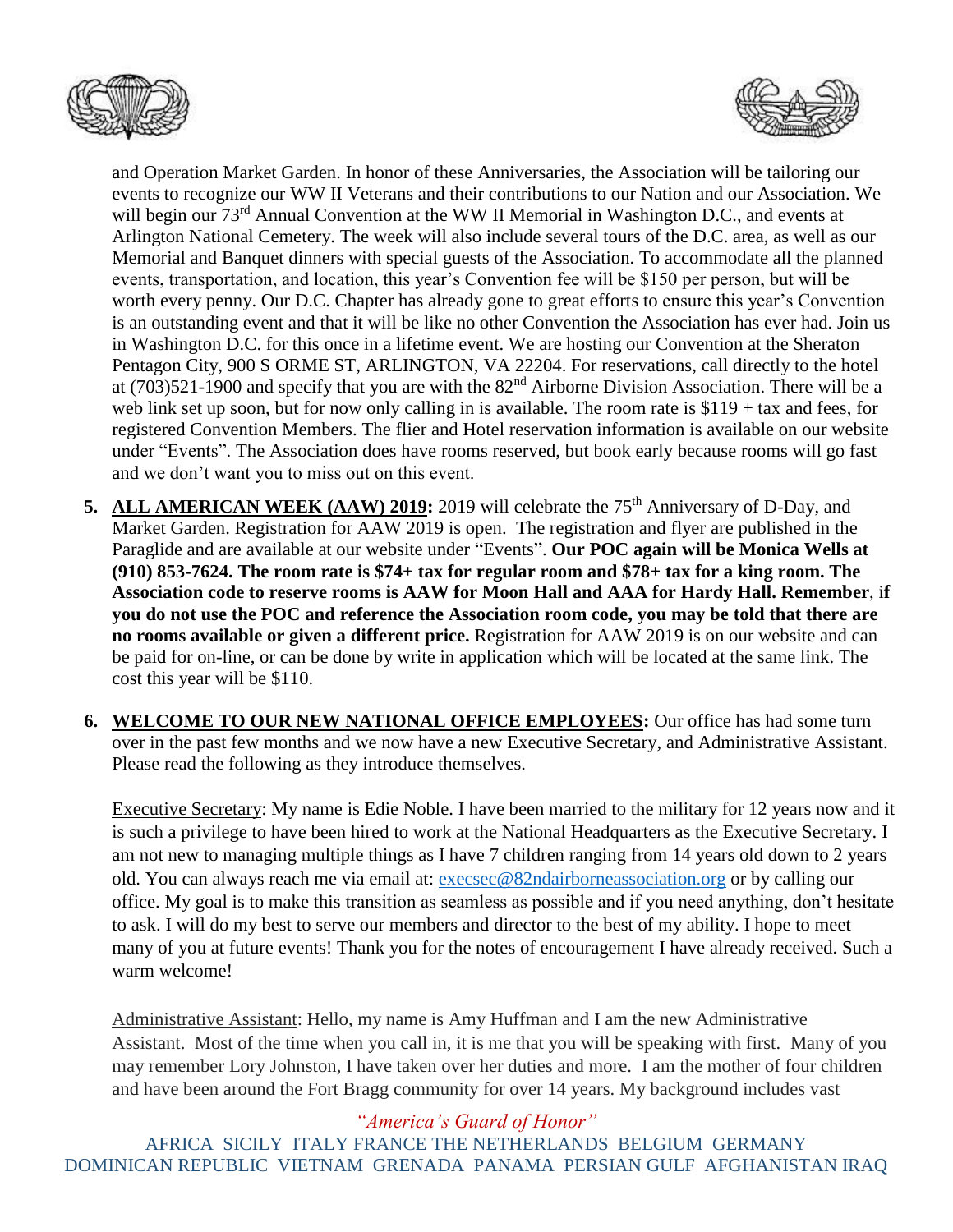



volunteering with the FRG, AFTB, ACS, and The Fisher House. In addition to that, I worked for President George W. Bush's reelection campaign where I was responsible with coordinating media relations with Secret Service for OH, PA, and WVA. I have experience with soliciting donations on the National Level. My goals for being part of the Association team, is to do my best to assist all of you and to help the Association get donations so that we can better serve our paratroopers and their families. Please let me know how that I may be of service to you. If you have any membership questions, donation questions, or Centurion Wing questions please don't hesitate to contact me. My email is [admin@82ndairborneassociation.org](mailto:admin@82ndairborneassociation.org)

**7. DONATIONS TO GENERAL FUND**: **If the Association is to make any difference in the lives of the Troopers of the 82nd Airborne Division, we need funds to make it happen.** Your support will greatly increase the Association's ability to support our Active Duty Troopers through the many Association programs, such as Hurricane Florence Troop Support, Holiday Troop Support, the All American Adventure, the Division food locker, and many more opportunities. If we don't support our Troopers, who will? No more saying 'next time' or the Association doesn't need the money anyway or our Chapter having a Christmas party is more important than helping our young Troops. I hear a lot of talk from members about how the Association should support our young active duty Troopers, and now we are. Now it is time for everyone to step up and help us to support them. Please help the Association in supporting our 82nd Airborne Division Troops. Any donation will help us. Thank you for your support.

To make a donation, PLEASE go to:<http://www.82ndairborneassociation.org/index.html> and press the donate button in the upper right corner of the Association's Homepage or mail your donation to the National office at:

P.O. Box 87482, Fayetteville, NC 28304.

Donations made to the Association Ed Fund or the Wounded Warrior Fund go directly to the respective funds and do not support the Association General Fund. Therefore, it is necessary for the Association to obtain donations directly.

- **8. NOVEMBER IS EDUCATIONAL FUND MONTH:** We are intent on providing assistance to deserving students and troopers returning to civilian life. Please keep in mind that November is Educational Fund Month. Please make an extra effort to canvass local businesses to solicit funds. Remember that the Fund is an IRS 501(c)3 entity and all donations are tax deductible. Donations should be mailed to the National Office at P.O. Box 87482, Fayetteville, NC 28304.
- **9. NOMINATIONS FOR NATIONAL OFFICERS:** We encourage Chapters to begin looking at prospective nominees for the 2020 Board of Directors. These are very important positions within the Association and ones that will allow members to assist the Association in its continued success.

*"America's Guard of Honor"*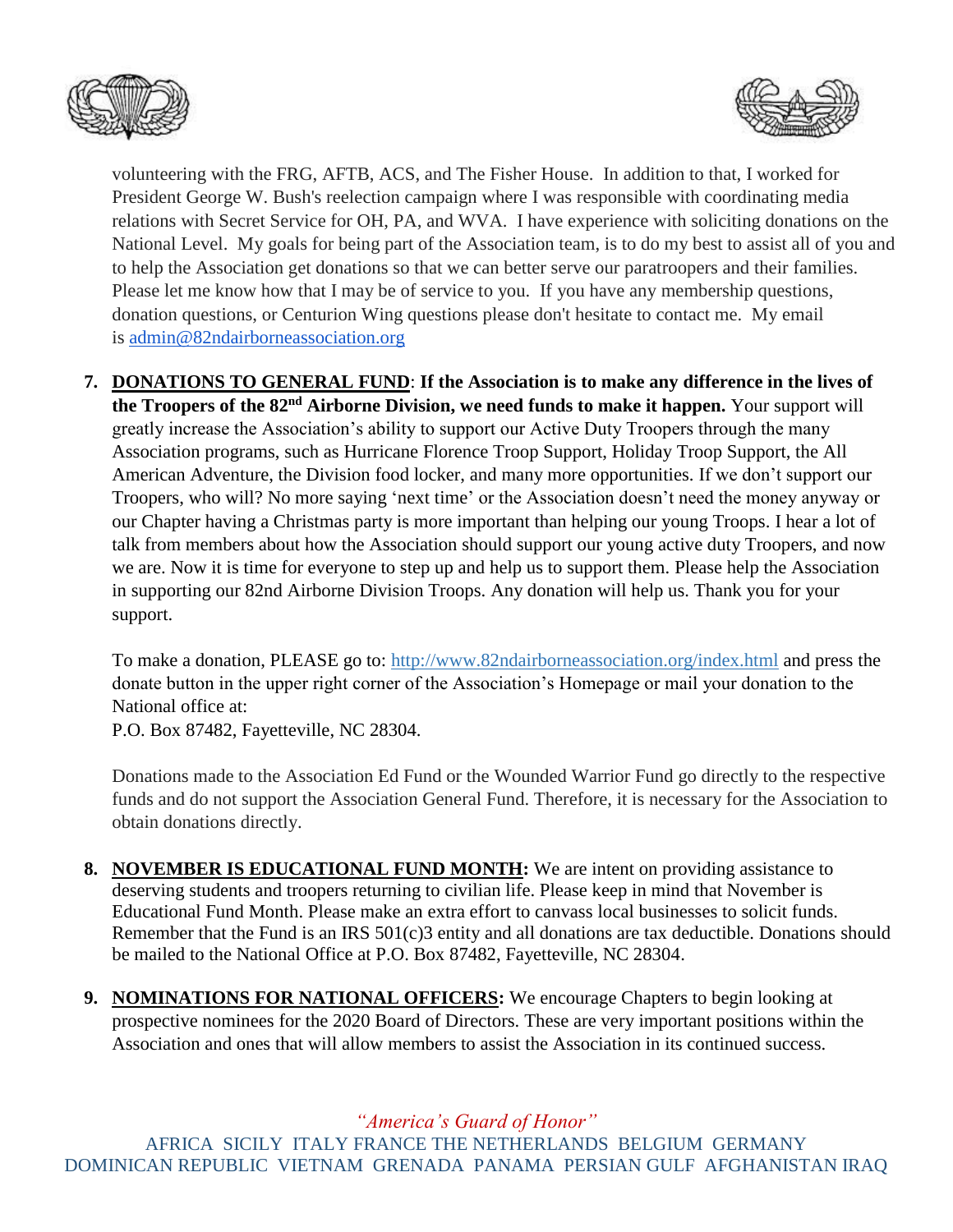



## **10. THE BOARD OF DIRECTORS (BOD) HAS DIRECTED CHANGES IN MEMBERSHIP DUES:**

The BOD has directed the following changes to membership dues: Annual Membership for all is now \$35. All American Membership for all is \$350. The \$350 dues for the All American membership will cover the first five years of membership, then there will be a maintenance fee of 50% of the cost of the annual dues at that time charged to remain current. These membership fees are for all new memberships and do not affect those who are already All American Members.

- **11. ATTENDANCE OF NATIONAL OFFICERS**: Act now to request the attendance of the Association President to your Chapter events. Please send invitations by mail or email and send a copy to the Executive Director. Requests for participation of National Officers in Chapter or Regional events should be coordinated with the respective Officer(s) and submitted in writing to the Executive Director of the Association. Please allow as much lead time as possible so that the Officer(s) can plan ahead. Please remember that all events can be published in the Paraglide and on the Association website (Events).
- **12. ASSOCIATION SUSPENSES/DEADLINES:** Please note the following Association deadlines (all information should be sent to the Executive Director, unless otherwise noted):
	- a. There are no current deadlines
- 13. 82d AIRBORNE ASSOCIATION USAA CREDIT CARD: Check out the 82<sup>nd</sup> Airborne Division Association's co-branded cards. These cards display a Paratrooper under the sild on the front. Very nice card to have. To get a co-branded Association card, please call 855-755-8263 or go to [www.usaa.com/82nd](http://www.usaa.com/82nd) . If you use a credit card, please choose the card that supports the Association.
- **14. E-NEWS BULLETIN:** *Get Army and Airborne related news directly to your emails!* Members who have shared their email address with the Association receive our E-news bulletin which contains informative articles about the 82nd Airborne Division, the Airborne community, the Military, Veterans issues, and even Association related articles and information. If you don't already receive this important and informative bulletin, please send us your email address so that we can add you to the list. Although we have had requests, we are only offering this benefit to our Association members. Sign up today and keep up to date on Airborne issues!
- **15. WITHIN THE DIVISION AND FORT BRAGG:** Please visit the following 82d Airborne Division websites to find out what is happening within the Division and sign up for our E-News bulletin: <http://www.dvidshub.net/image> and [http://www.bragg.army.mil/82nd/pages/default.aspx.](http://www.bragg.army.mil/82ND/Pages/default.aspx) Also, don't forget to check out the Division's Facebook page<https://www.facebook.com/82ndAirborneDivision>
- **16. ASSOCIATION UPCOMING EVENTS:** *Support our Chapters.* Please announce the following upcoming regional events at Chapter meetings, via the Chapter newsletter and website. Registration and information on these events were published in the Paraglide and also on the Association's website at the following link [www.82ndairborneassociation.org/events.html.](http://www.82ndairborneassociation.org/events.html) If you would like to have the Association President or Executive Director attend your event, please send an invitation to the National office in enough time for us to plan and we will do our best to attend.